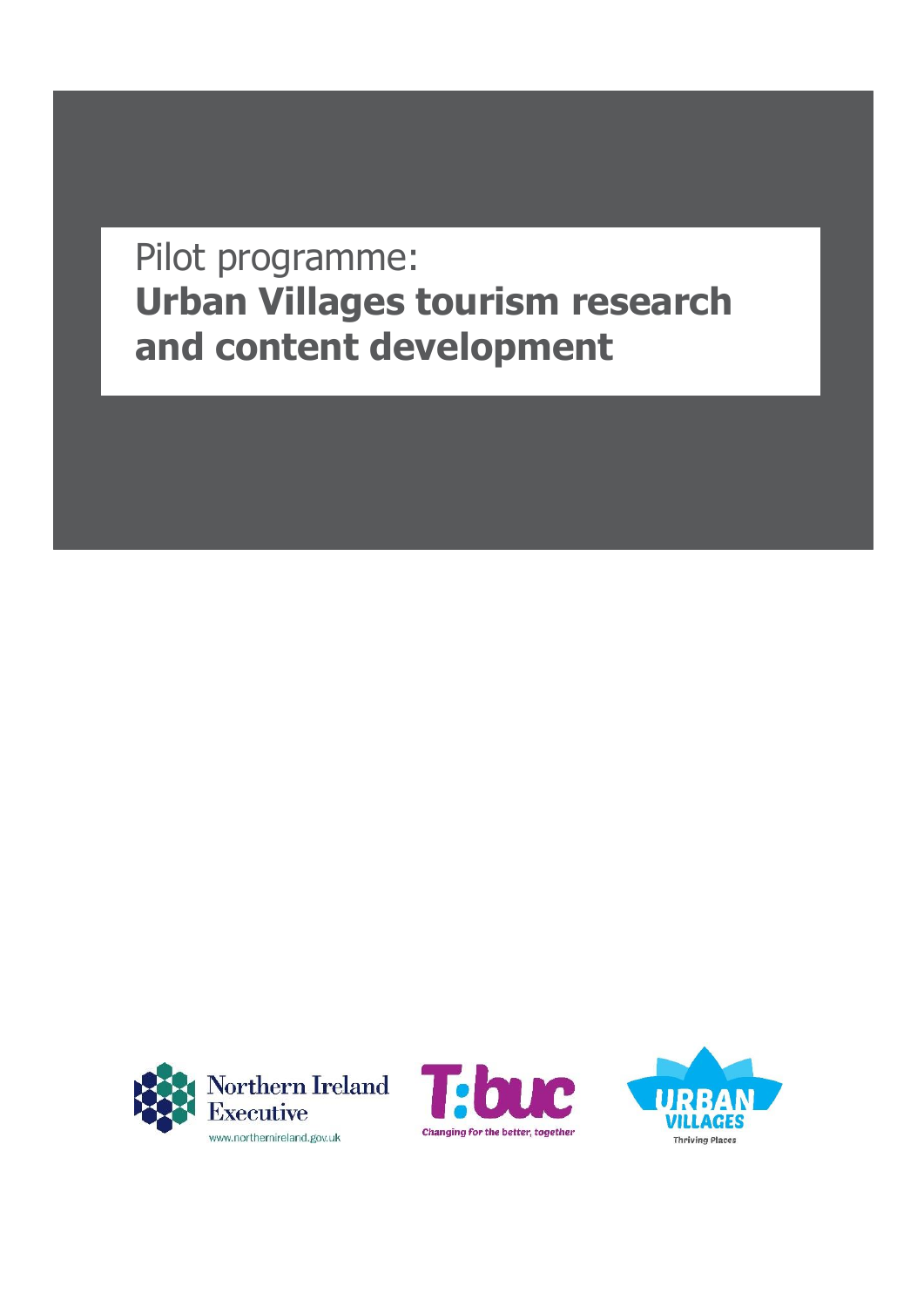## **Background**

Several tourism related projects in the EastSide Urban Village area are working together to maximise local approaches to tourism. These projects include:

- greeter scheme sharing authentic community voices and insight
- use of digital technologies
- cross community partnership to promote 'peace tourism'

#### **Additional support for research and content development**

Staff and volunteers from the EastSide projects are also taking part in a 10 week pilot development programme coordinated by National Museums NI. This will share learning and expertise on enhancing tourism activities and related product development.



National Museums NI are the region's premier cultural, learning and tourist destinations. Its three museums tell the story of human settlement in Ireland. The organisation is a public body accountable to the Northern Ireland Assembly through the Department for Communities.

The Ulster Museum is among the most popular local tourist destinations. Over 460,000 visitors enjoyed the museum in 2016. It houses a vast array of art, historical artefacts and specimens from the natural world.

The Ulster Folk and Transport Museum is a museum of two distinct parts. The first is an experience of life over 100 years ago. The second, one of the most comprehensive transport collections in Europe.

The Ulster American Folk Park explores the human drama behind emigration from Ulster to the new world homesteads of the American frontier.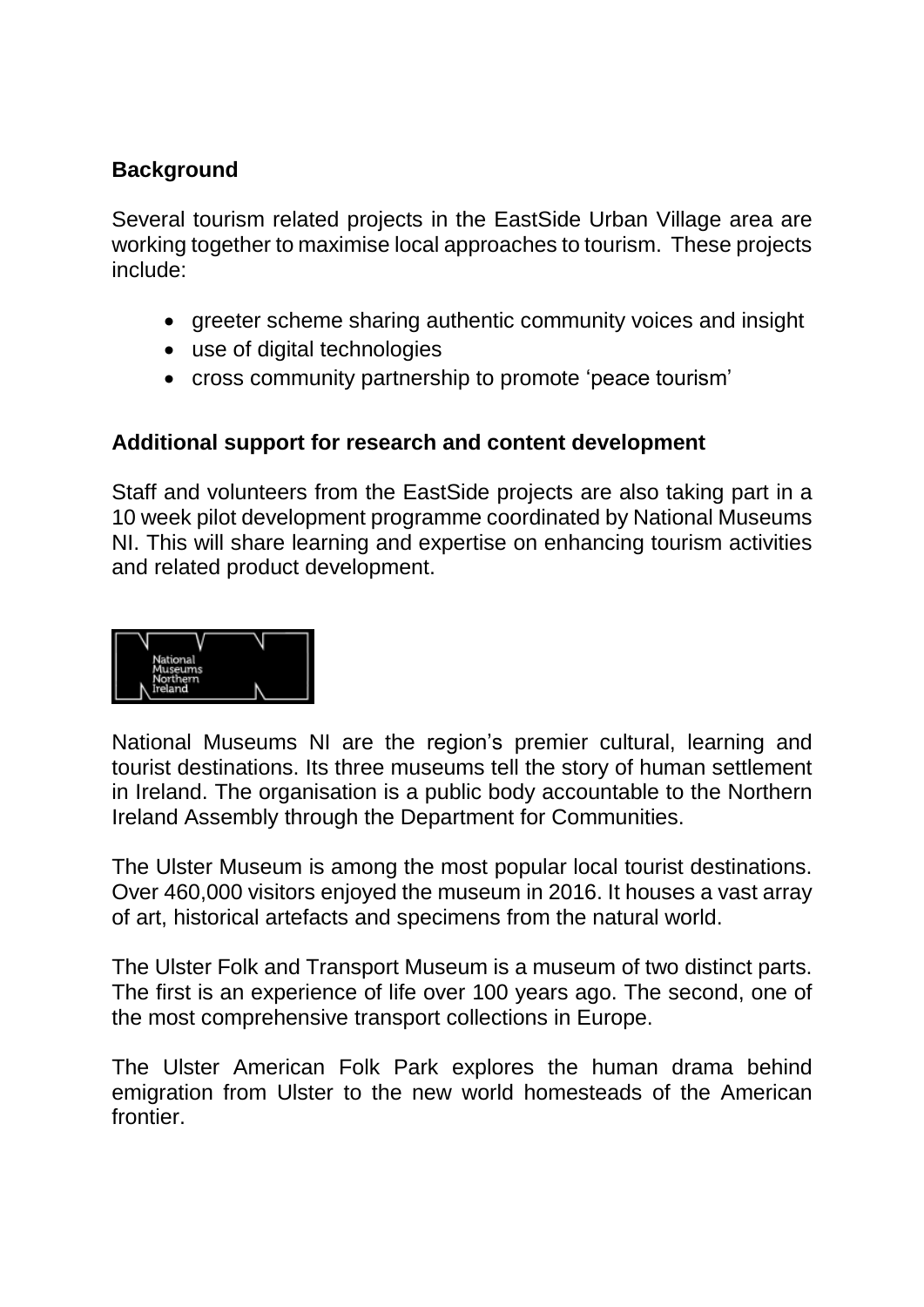#### **Session 1: Key principles to remembering the past**

Date: 28<sup>th</sup> November 2017 Location: Ulster Museum, Belfast

Introduction to the ethical principles of remembering as developed by the Community Relations Council and the Heritage Lottery Fund. This session will include a visit to the Modern History Gallery to explore a project which had these principles at its core. The session will support community led projects in utilising inclusive approaches and case study toolkits endorsed by CRC/HLF. It will also include an overview of Peace Tourism guidelines developed by Ulster University. Organisations will understand the core ethical considerations and principles to devising inclusive approaches to remembering the past and will be able to apply these approaches to their own projects.

# **Session 2: Approaches to storytelling, exhibition design & interpretation**

Date: 5<sup>th</sup> December 2017 Location: Ulster Museum, Belfast

Introduction to the development of storylines; the role of research and the use of collections and heritage sites. This practical session will examine approaches which provide meaning for multiple audiences with different learning needs, styles and abilities. It will provide examples of interpretation techniques which connect the widest possible audience with culture and heritage. Organisations will consider the use of information in a manner meeting the needs of their audiences; and form an understanding of the rigour needed when conveying information to people interested in their communities and stories.

## **Session 3: Collections care and storage**

Date: 12<sup>th</sup> December 2017 Location: Ulster Folk and Transport Museum, Cultra

This session will highlight the need to effectively care for and protect collections which may be used by local communities to tell their stories. It will cover the basics of collections care and provide a behind the scenes look at how objects are cleaned and conserved. Participants will also be given a tour of the museum stores. Organisations will understand the need to carefully manage artefacts and gain an understanding of the risk to collections that can occur and the need to balance public use with conservation requirements.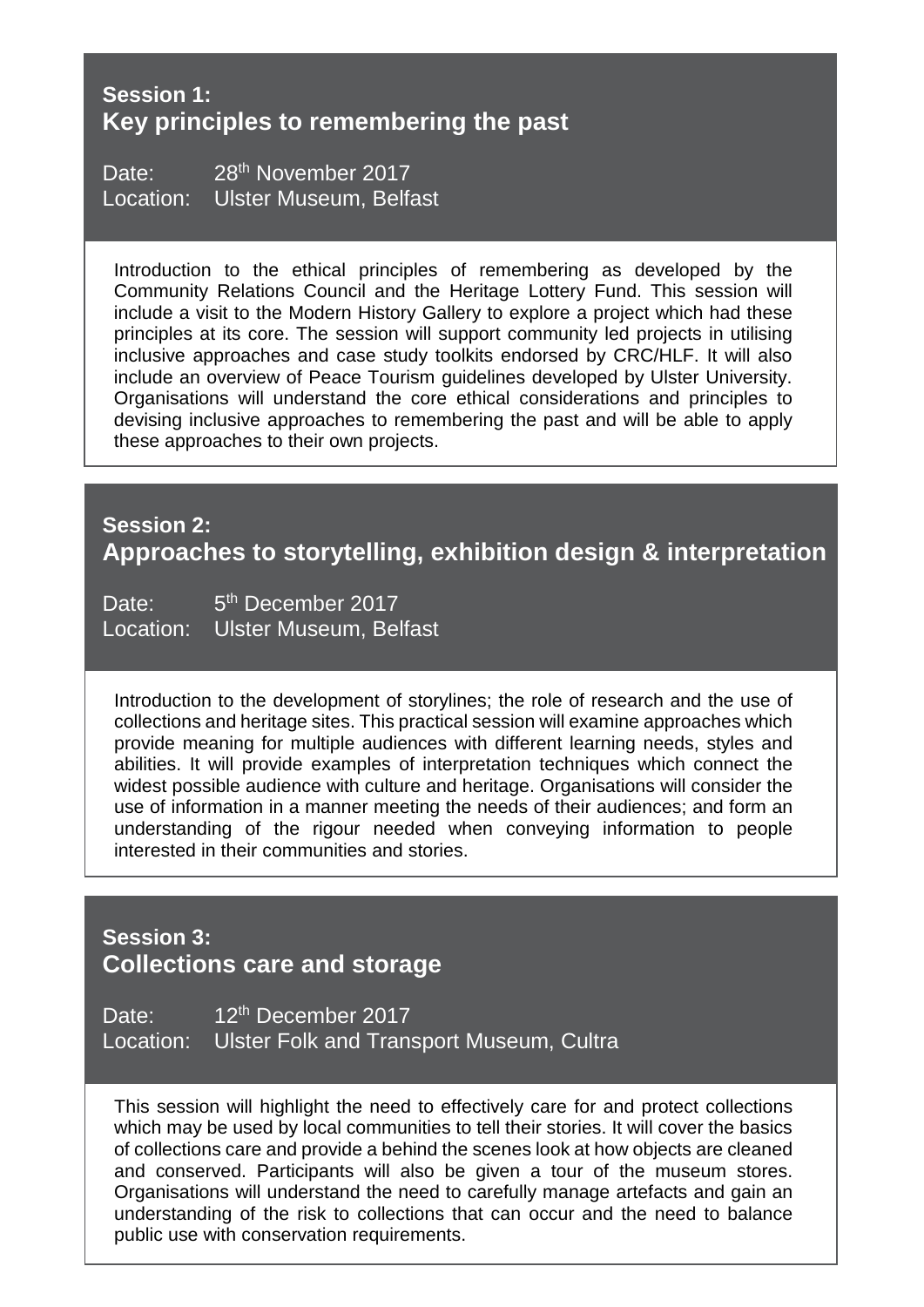#### **Session 4: Meeting the needs of visitors**

Date: 19th December 2017 Location: Ulster American Folk Park, Omagh

This session will provide an understanding of what visitors want from a heritage/cultural visit. It will cover issues such as developing a high quality visitor experience; ensuring the safety and security of people who come to visit; and providing high quality access to collections, artefacts or material heritage in a manner which best showcases and protects that resource. Organisations will be aware of the requirements of their potential audiences and will become familiar with the skills needed to be a knowledgeable advocate of their local community and its heritage.

## **Sessions 5 and 6: Assessing resources to support cultural activity and heritage development**

Date: 16<sup>th</sup> and 23<sup>rd</sup> January 2018 Location: TBC

Facilitated access to a network of organisations and resources to further enhance research and content development. Many people at local level are not aware of the myriad resources that exist through Arm's Length Bodies of Government and other organisations which can be made available to them as they develop local projects and build community capacity. These sessions will involve a series of talks and tours which can include the organisations such as the Public Record Office (PRONI); Linen Hall Library: NI Screen; Libraries NI heritage services and newspapers archives; NI Museums Council; Belfast Exposed. Participants will attend specific sessions depending on their particular relevance.